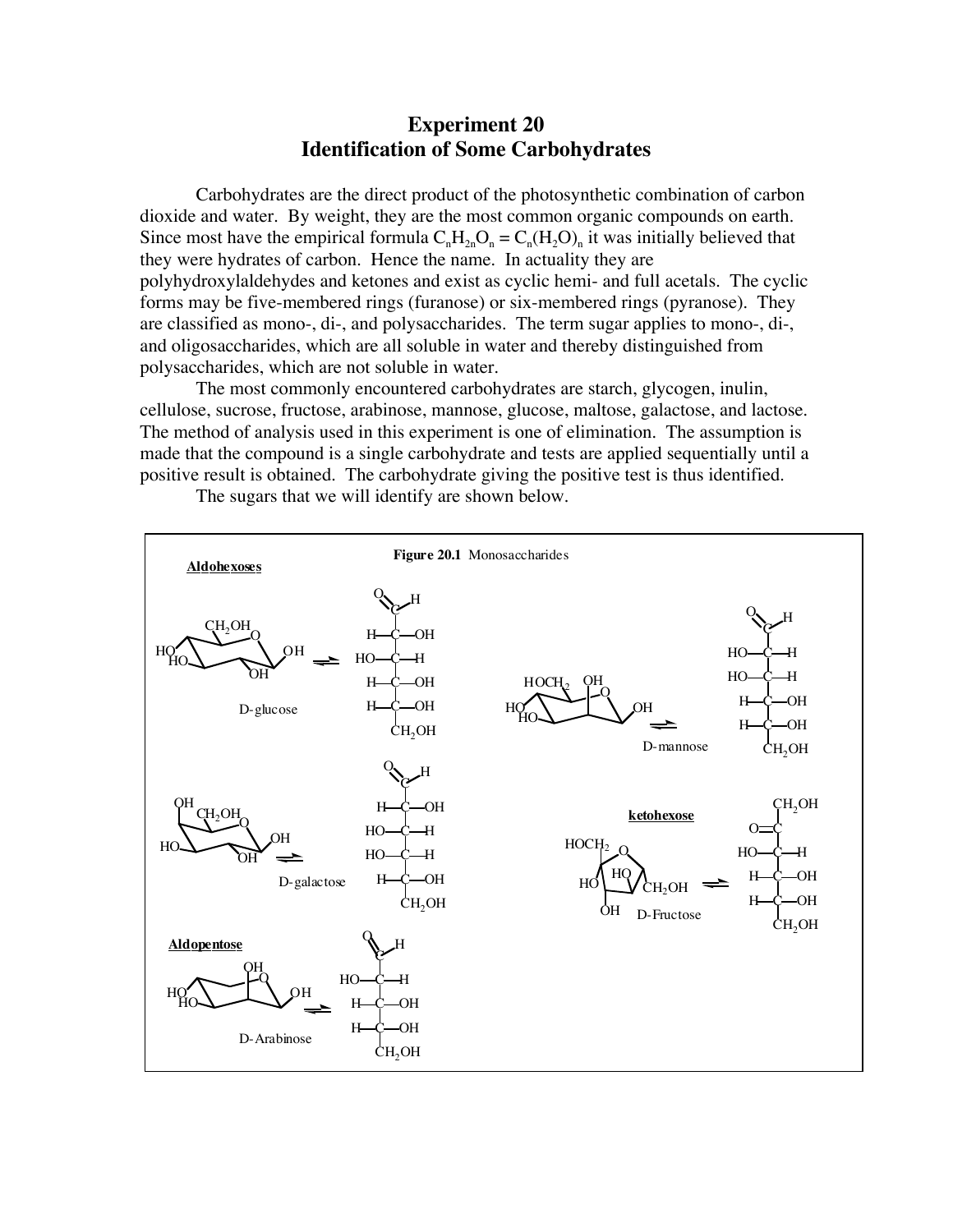



Sugars that have a free aldehyde group (or can from one under the reaction conditions) are oxidized by cupric ion  $(Cu^{2+})$  to produce the carboxylic acid and cuprous ion  $(Cu<sup>1+</sup>)$ . These are called reducing sugars. All monosaccharides are reducing sugars since keto-sugars such as fructose can isomerize to aldo-sugars. In our experiment we will use Fehling's solution as the source of our copper II ion. This is prepared by mixing together, at the moment it is to be used, equal volumes of a solution of copper sulfate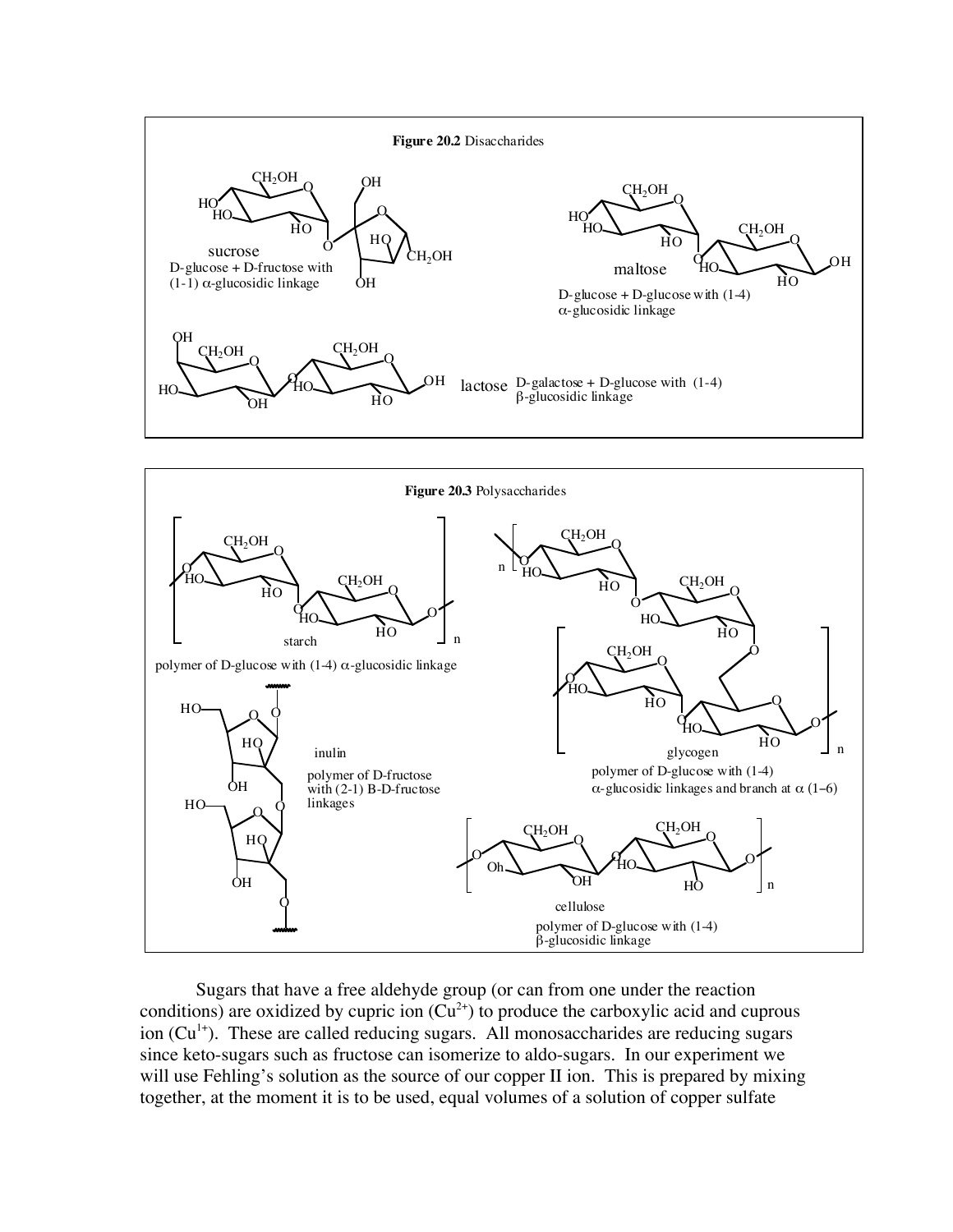

(Fehling's solution A) and an alkaline solution of sodium potassium tartrate (Fehling's solution B)

#### **Test 1 Molisch Test**

The Molisch test is a general test for carbohydrates. Under strongly acidic conditions, monosaccharides undergo dehydration to provide furfural  $(R = H)$  from pentoses sugars or 5-hydroxymethylfurfual  $(R = CH<sub>2</sub>OH)$  from hexose sugars as shown in Figure 20.4. Furfural or its derivative can then react with two moles of  $\alpha$ -naphthol to provide the violet-colored quinoid. These reactions with  $\alpha$ -naphthol are examples of electrophilic aromatic substitution which occurs at the *para* position of the ring that is activated by the phenolic hydroxy group. Polysaccharides undergo at least partial hydrolysis under the conditions of the test, and the resulting monosaccharides, as well as any other monosaccharides present, are dehydrated to provide furfural or 5 hydroxymethyl furfural. Concentrated sulfuric acid is used as the acid catalyst and dehydrating agent.

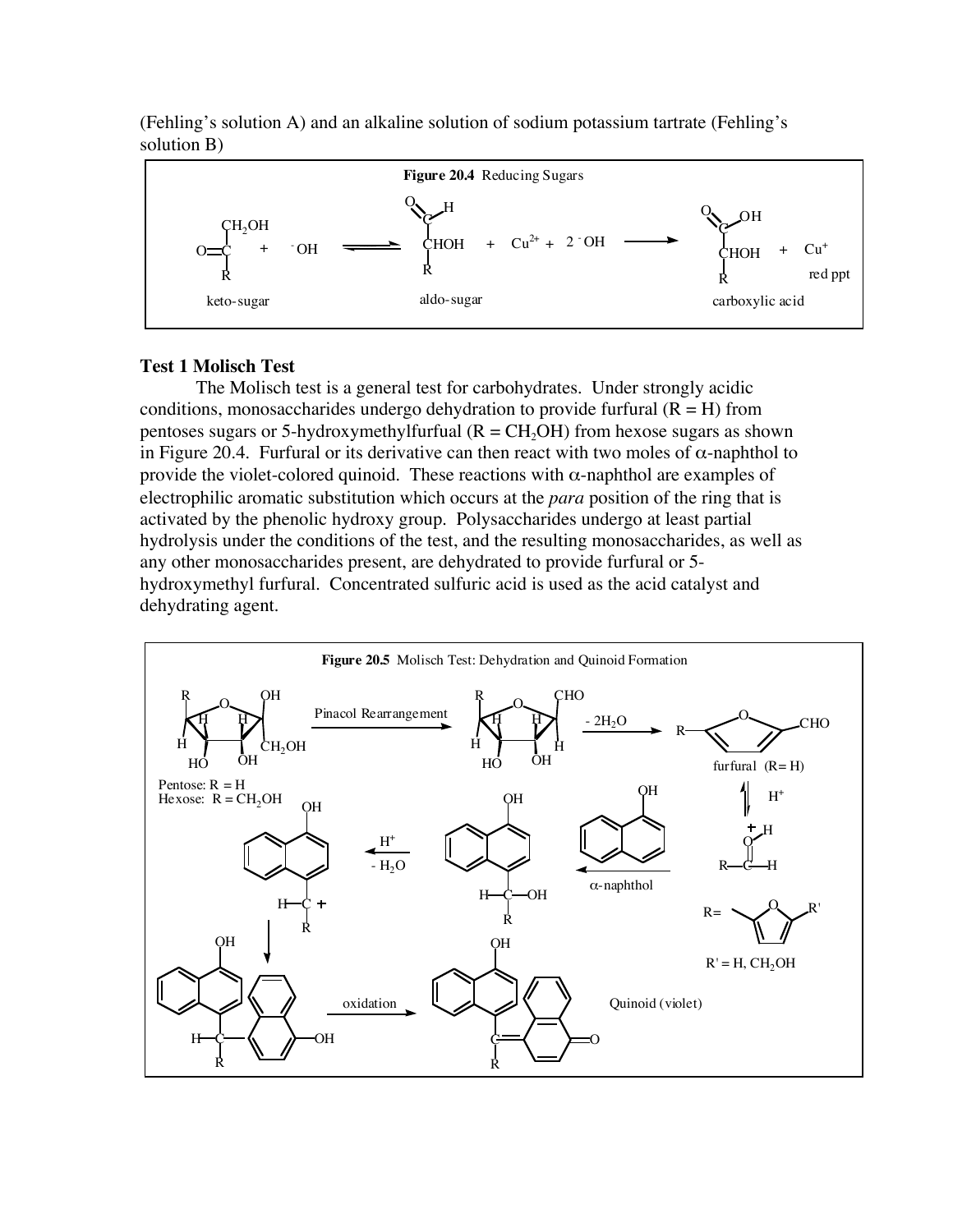#### **Procedure**

Place about 5 mg of any carbohydrate in 1 mL of water in a small test tube and mix with two drops of a 10% solution of  $\alpha$ -naphthol in water. Using a medicine dropper, add 1.0 mLconcentrated sulfuric acid down the side of the test tube so that it forms a layer underneath the water layer (tilt the test tube). Be careful not to mix the layers. A purple color between the two layers indicates a carbohydrate.

## **Test II Solubility**

Add about 50 mg of the carbohydrate to 1.0 mL of cold water. If the substance is insoluble it is a polysaccharide. The mono- and disaccharides are all soluble in cold water.

**Note 1:** Make sure that the substance is given sufficient time to dissolve.

**Note 2:** Glycogen forms a colloidal suspension so that the mixture is milky. This test alone is "almost" sufficient to prove that the compound is glycogen.

### **Test III Identification of the Polysaccharides**

(A) Starch: Treat a suspension of the carbohydrate with a drop of 10% Iodine-Potassium Iodide solution. If a blue-black color results, the substance is starch.

(B) Glycogen: Iodine-Potassium Iodide gives a faint red color with glycogen. However, if it is not observed the existence of a colloidal suspension in the solubility test should be taken as confirmation of glycogen.

(C) Inulin: The polysaccharide inulin is a polyfructose. The reagent used causes hydrolysis. Seliwanoff's reagent (0.5 g resorcinol in a liter of 10% HCL) is used. When heated in this reagent hexose sugars undergo dehydration to form hydroxymethyl furfural. This then condenses with resorincol (1,3-dihydroxybenzene) to give a red product. The exact structure of the red colored product is not known but it is believed to be the result of multiple electrophilic aromatic substitutions just as in the Molisch Test. The reaction is shown in Figure 20.6.



To 5.0 mL of the reagent, add a spatula tip of the carbohydrate and boil for 30 seconds (Do not boil longer than 30 seconds). The development of a red color confirms the inulin.

(D) Cellulose: Cellulose is identified by the fact that it gives a negative response to all of the above tests.

### **Test IV Identification of the Water Soluble Carbohydrates**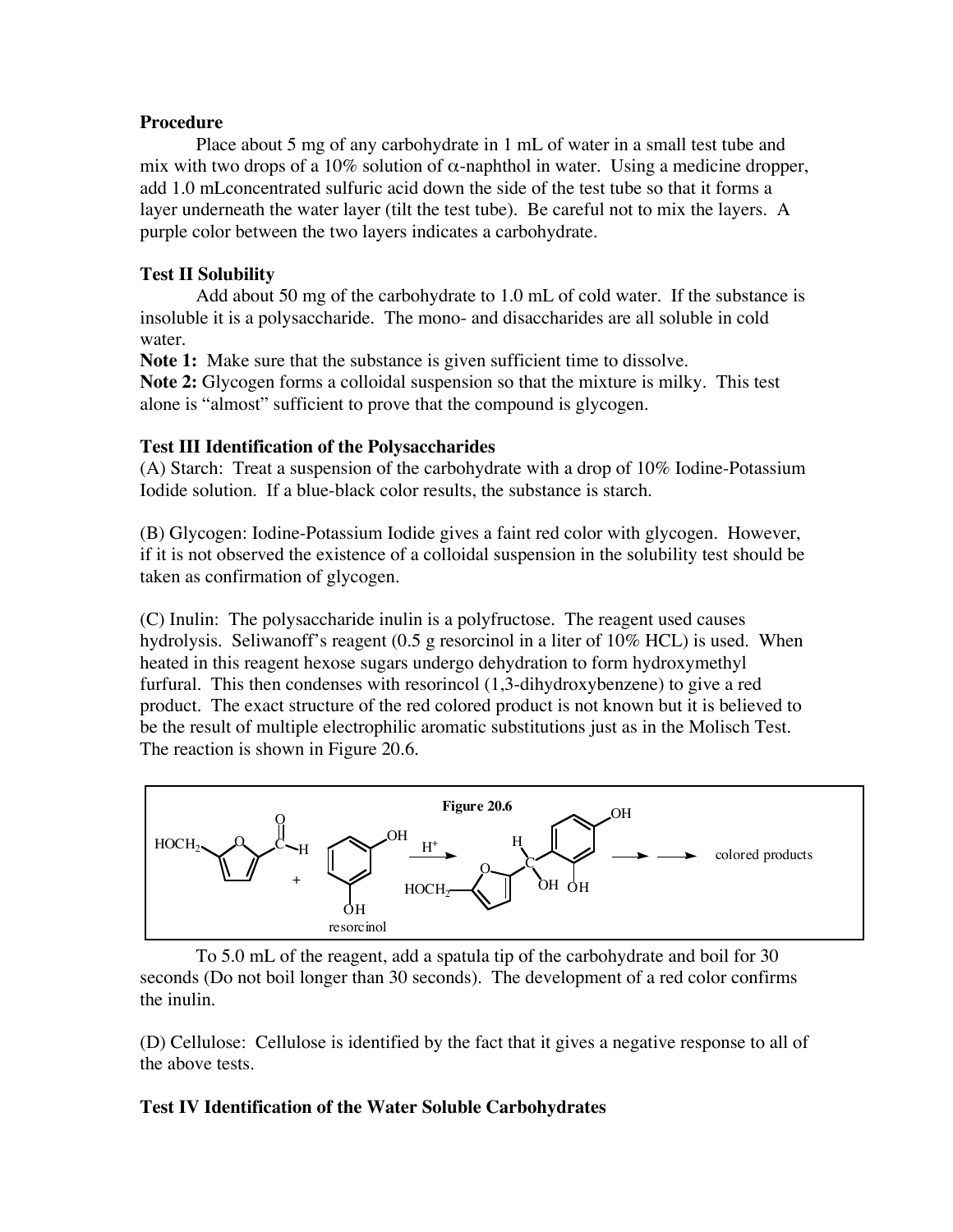(A) Sucrose: Add about 10 g. of the carbohydrate to a mixture containing 1.0 mL of Fehling's A and 1.0 mL of Fehling's B solutions and heat to boiling. A negative test, failure to reduce the blue Cu (II) ion to red Cu (I), confirms sucrose.

(B) Fructose: The test for fructose is identical with that for inulin. If a small amount of the unknown added to 5.0 mL Seliwanoff reagent gives a cherry red color on heating for 30 seconds or less, fructose is confirmed.

(C) Arabinose: Add 0.5 g of arabinose to 5 mL water in a medium test tube and stir to dissolve. Add 5 drops of Fehling's solutions A and B and boil the test tube for one minute. Formation of a colored precipitate is confirmation of arabinose. Go to the Bial's test for additional confirmation.

(D) Aniline Acetate Test: Add about 0.3 g of the unknown to 5 mL of 3.0 M HCl in a small test tube. Boil the test tube in a water bath for about one minute and then insert a cylindrical roll of freshly prepared aniline acetate paper (prepared by dipping a piece of filter paper in an equimolar solution of aniline and glacial acetic acid). Continue boiling for a minute longer. Arabinose will color the paper cherry red (see Figure 20.7).



(E) Bial's reaction: An alternate for pentoses like arabinose involves Bial's reagent (1.5 g of orcinol dissolved in 500 mL of concentrated HCl to which 20 drops of ferric chloride are added). To 5 mL of the reagent, add about 25 mg of the unknown and heat gently to the boiling point and then cool see Figure 20.8). If the solution turns green, the test is positive. In some cases a green flocculent precipitate may form.



### **Test V Osazone Test**

Carbohydrates that have an aldehyde or ketone carbonyl group, either free or in equilibrium with a hemiacetal, will react with phenylhydrazine to form bright yellow,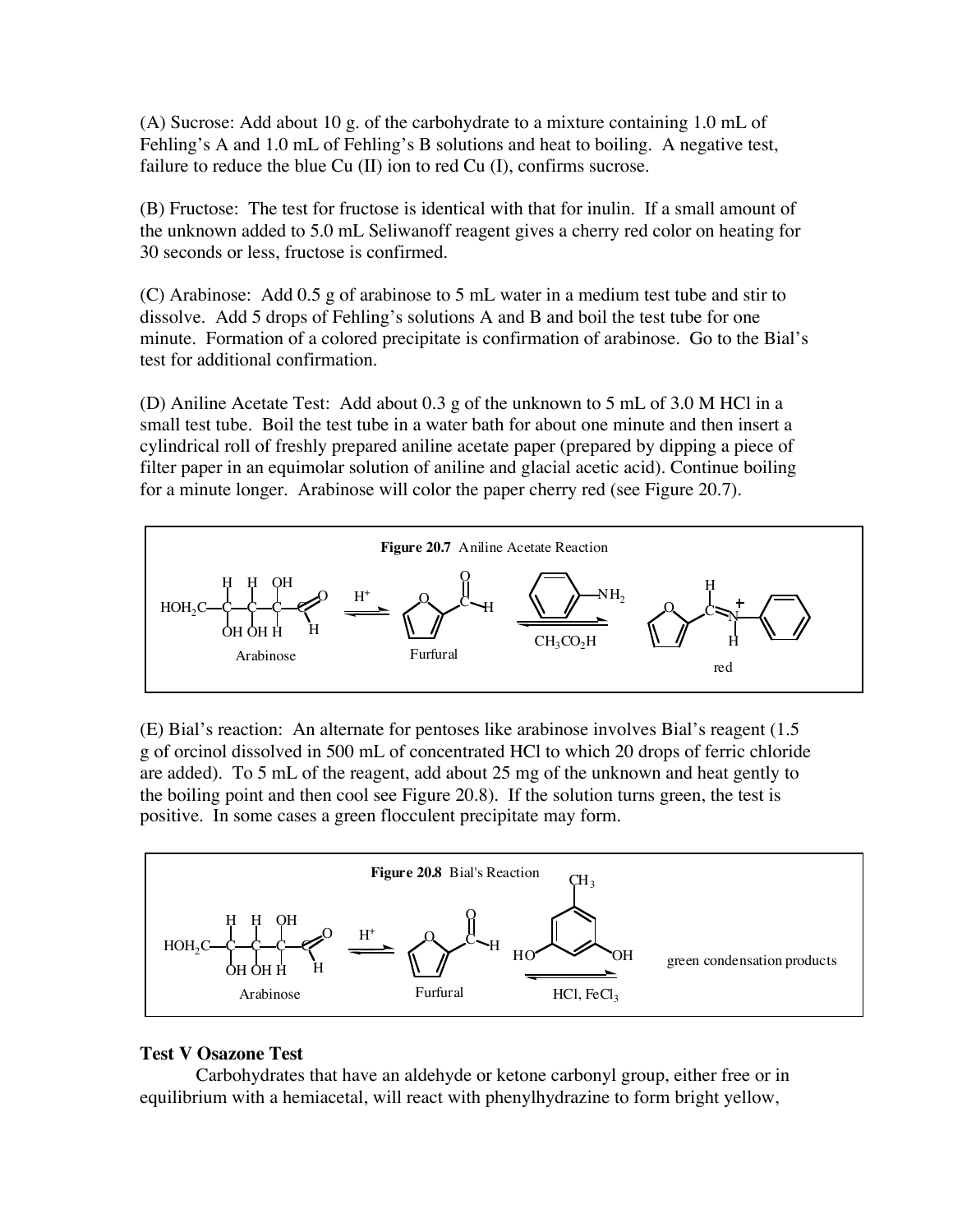crystalline derivatives called osazones. These derivatives may usually be identified readily both by their melting points and by their crystalline forms. The reactions involved are shown in Figure 20.9.



The accepted mechanism for the reaction is shown in figure 20.10. Following the formation of the phenylhydrazone **20.1**, there is an internal oxidation-reduction reaction that involves the tautomeric migration of two hydrogens from C-2 to the hydrazone moiety to give the carbonyl product **20.2**. The newly formed carbonyl group condenses with a second equivalent of phenylhydrazine to give 20.3 which undergoes subsequent tautomerization to **20.4**. Following a 1,4-elimination of aniline, which produces **20.5**, a third equivalent of phenylhydrazine condenses with the imine group to give the osazone **20.6** and ammonia. The formation of the intramolecular hydrogen bond in **20.6** prevents another internal oxidation-reduction sequence between the secondary alcohol at C-3 and the hydrazone group at C-2 and the introduction of a third phenylhydrazine unit.



Although the time it takes for osazones to form may be used to make qualitative distinctions among the carbohydrates, the test will not be used in this way here. It will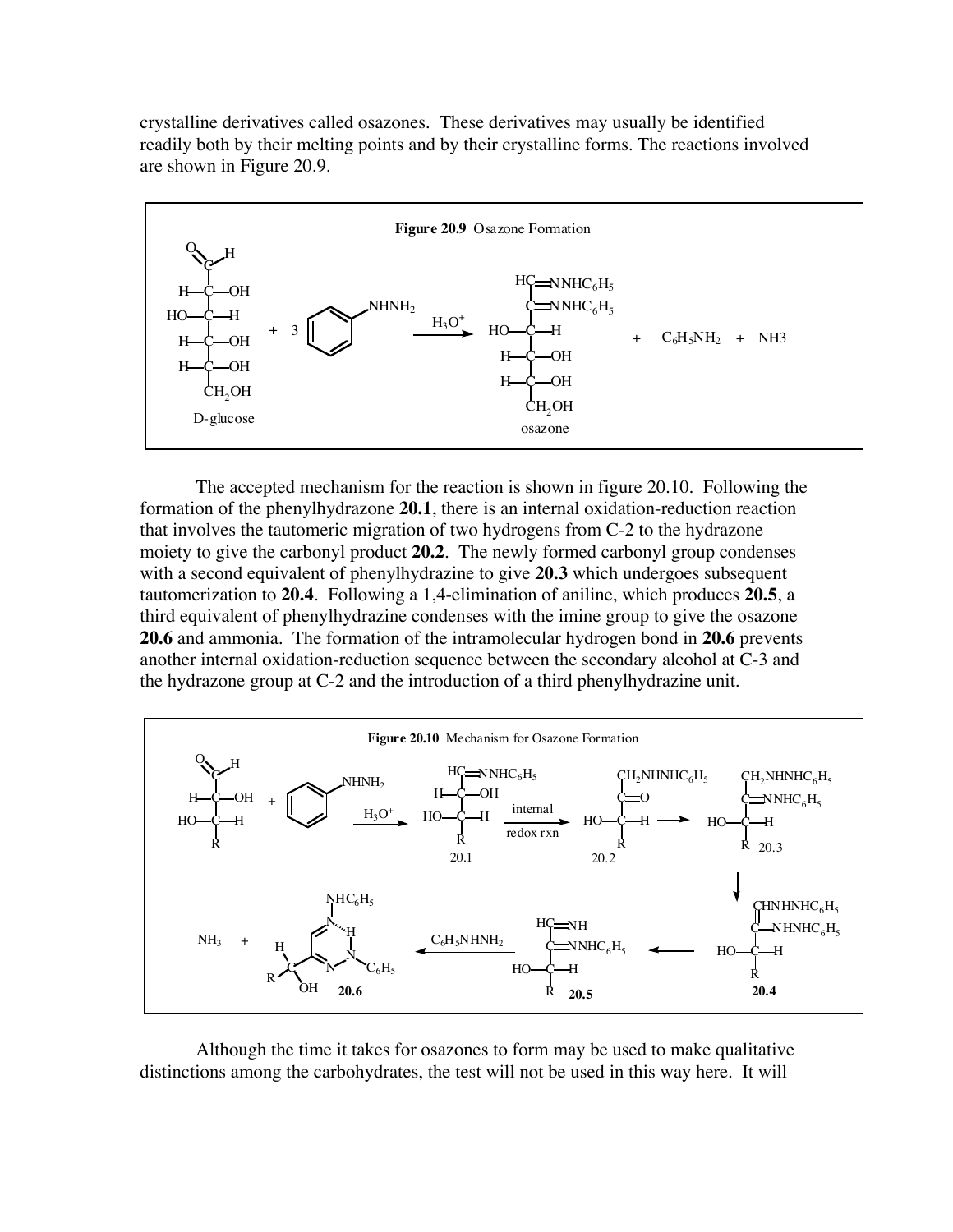rather be used to divide the remaining fine sugars in such a way so that they may be identified.

The reagent is prepared by dissolving 0.80 g of phenylhydrazine hydrochloride and 1.2 g of sodium acetate in 8 mL of water. To about 2 mL of this reagent, add about 0.1 g of the unknown in a small test tube. Immerse the test tube in a beaker of boiling water and note the time of immersion. Shake the test tube occasionally without removing it from the boiling water.

(A) The immediate formation of a dirty white precipitate confirms mannose. Mannose under these conditions does not form an osazone. The observed precipitate is the phenylhydrazone of the sugar. Mannose is the only one of the remaining carbohydrates that behaves this way.

(B) The formation of an orange precipitate in less than 30 minutes indicates that the unknown is either glucose or galactose. If no precipitate forms in the allotted time then the unknown is either maltose or lactose.

(C) Glucose is oxidized by concentrated nitric acid to the water-soluble saccharic acid, whereas galactose is oxidized by the same reagent to the water insoluble mucic acid. This difference may be used to distinguish between the two hexoses.

### **Test VI Mucic Acid Test**

This test is specific for galactose. Hot nitric acid oxidizes a sugar to the carboxylic acid (Figure 20.11). Aldoses are oxidized at both ends of the ring-opened form to provide dicarboxylic acids. Ketoses oxidize to give a mixture of dicarboxylic acids resulting from chain fragmentation. Galactaric acid (or mucic acid) from the oxidation of galactose tends to be much less soluble in the oxidizing medium (and water) than the saccharic acids obtained from other aldoses. This is partly due to the high molecular symmetry of galactraric acid (it is a meso compound).



In an evaporating dish, place about 2 mg of your unknown, 6.0 mL of water and 6.0 mL of concentrated nitric acid. Connect a large funnel to the aspirator with a rubber tube (Or a hood may be used instead). Evaporate over a small free flame stirring to avoid spattering a burning. When the contents become pasty, cool, dilute with cold water and